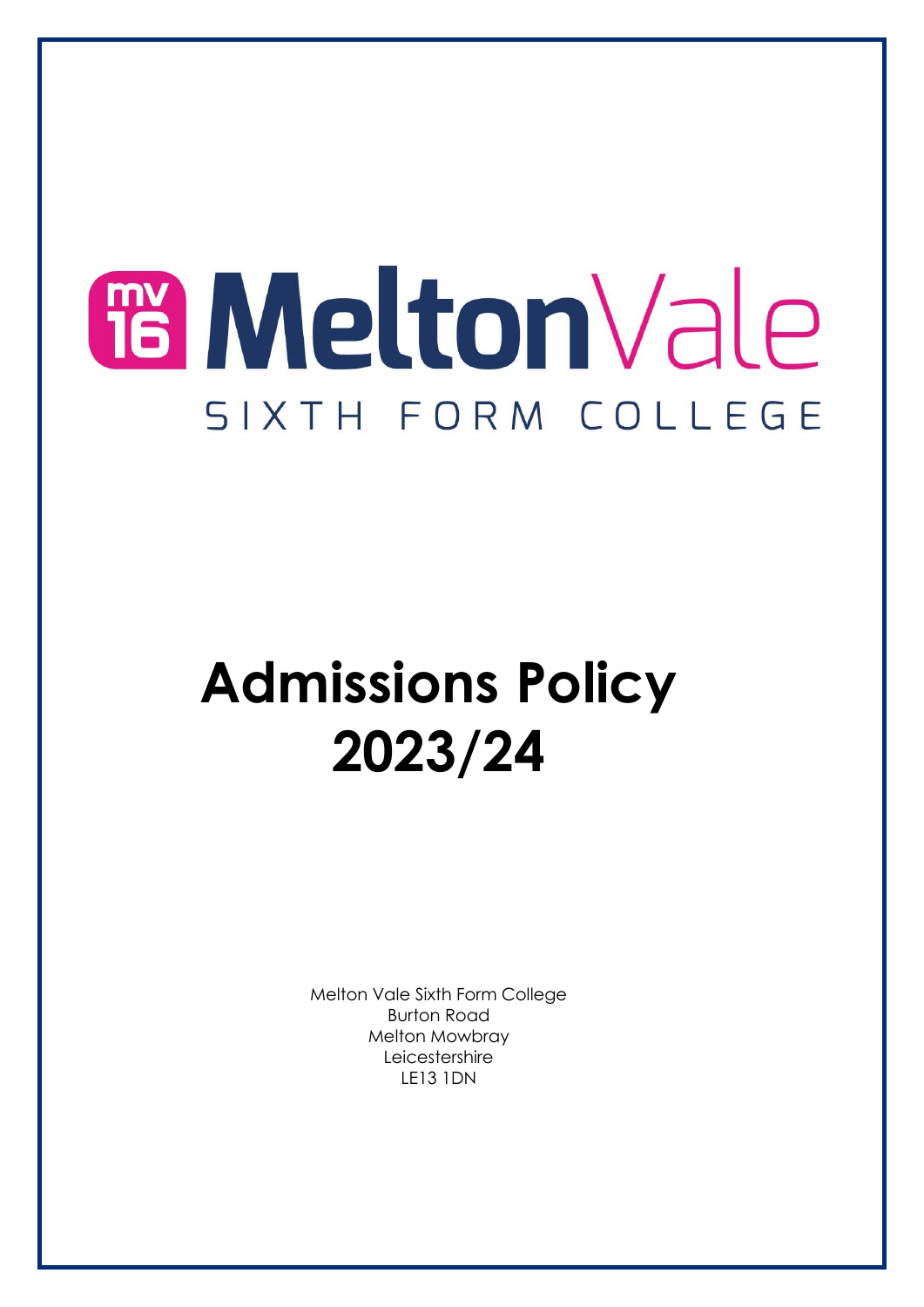This policy was written in order to be compliant with the current DfE School Admissions Code.

Melton Vale Sixth Form College is an **Academy Converter** and therefore complies with the DfE School Admissions Code.

The Published Admissions Number for applicants is **260**. If spaces remain on some courses, this number can be exceeded.

Admission for entry to Melton Vale Sixth Form College in Year 12 in September 2023.

Melton Vale Sixth Form College is a coeducational, comprehensive sixth form.

All applications for places will be considered in accordance with the arrangements set out below.

# **Entry criteria**

The academy must admit any students with an education health and care plan naming it who meet the entry criteria. All other students must meet the following academic entry criteria to be eligible for a place: Five level 5 GCSE passes or above including a grade 4 in mathematics and a grade 4 in English. Where there are more eligible students than places, the oversubscription criteria below will be applied in order to determine who is admitted. We will make conditional offers based on predicted grades. We will confirm those offers upon receipt of GCSE results if they satisfy the above academic entry criteria.

It is assumed that the majority of students will study for three A-levels. If a student wishes to study 4 rather than 3 A Levels, students will be invited to a course guidance meeting with a member of the senior leadership team where their rationale for studying 4 subjects will be discussed.

Some individual subjects have additional specific entry requirements which are published on our website. Students not meeting specific entry requirements in their chosen subjects will be offered alternative subjects (if available) for which they have met the required standard.

# **Applications**

Applications will be made electronically via our online application form on the college website. The College will consider all applications.

The closing date for application forms is the 31st January 2023. We reserve the right to extend this.

Applicants will receive confirmation of a conditional offer by post for a place at the college.

On receipt of an offer letter, students may also be called for a Course Guidance meeting if their subject choice is deemed to be unsuitable based on subject combinations or forecast grades. It is imperative that students choose courses on which they will find success, and which lead to their chosen career, training or university course.

Changes of subject may later be possible, but cannot be guaranteed. The conditions set out in the academic admissions criteria must be met.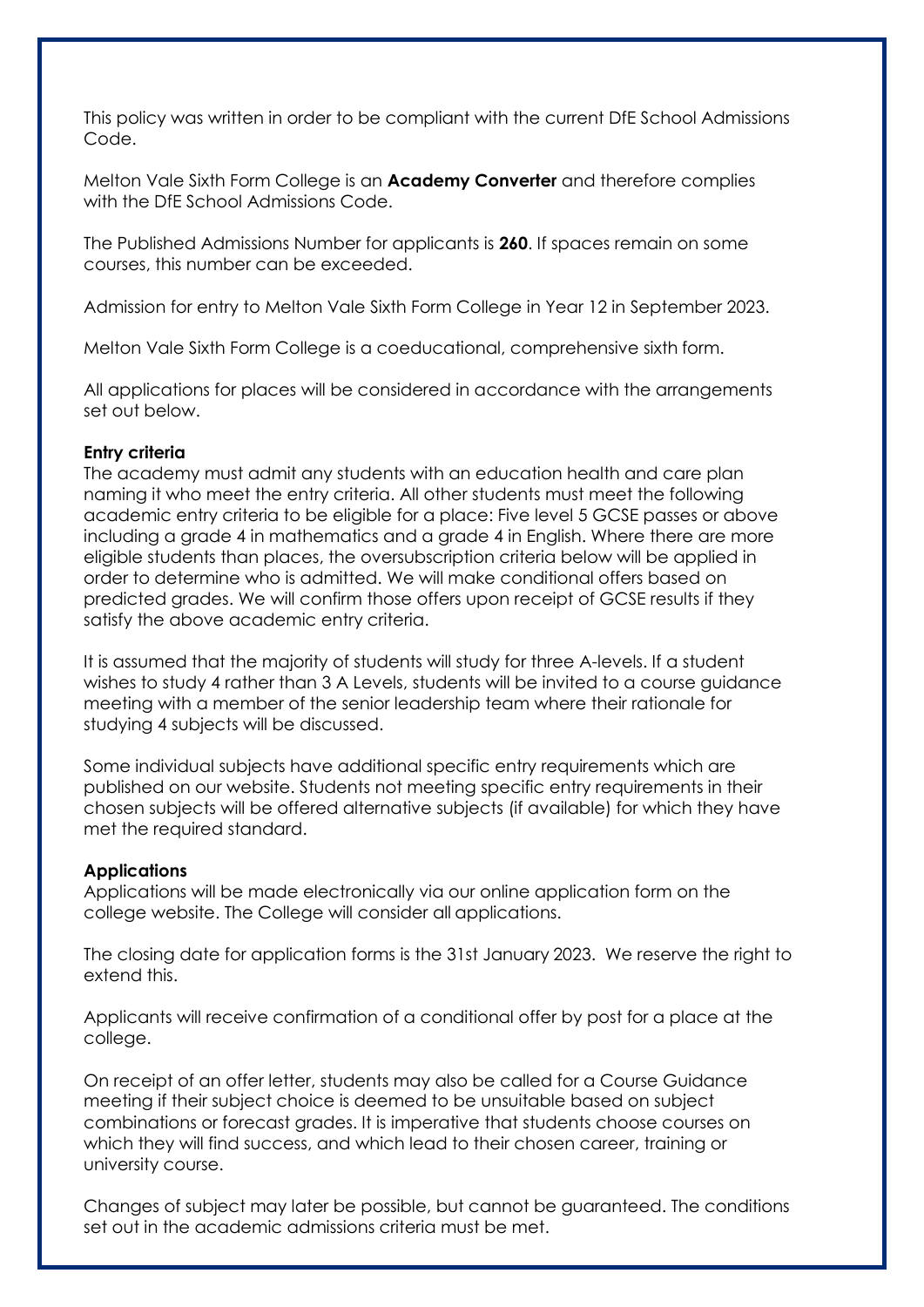#### **Late applications**

Applications received after the closing date will be considered in date order and a place offered if spaces remain on their chosen course.

#### **Appeals**

Any applicant refused a place will be offered a right of appeal to an Independent Appeals Panel.

The determination of the appeal panel is binding on all parties.

Full details of the procedure will be sent to parents/carers with the decision letter.

#### **Offers**

All applicants meeting the minimum entry and subject specific academic requirements and completing a Sixth Form Application Form will be offered a place, **except** that if the number applying is more than the Published Admission Number. The Published Admission Number is 260 pupils.

Students with an Education, Health and Care Plan (EHCP) will be offered a place, where the college – after consultation with the Local Authority – has been named on the EHCP as the appropriate post-16 provision. They will still need to meet the minimum entry and subject specific academic requirements.

#### **Oversubscription criteria**

Where there are more applicants than the published admission number for a relevant year group the following oversubscription criteria in this section apply during the normal admissions round for Year 12 and any in year applicants to any Year group.

The student will be required to have met the academic entry criteria for the college set out above.

When the academy is oversubscribed, after the admission of pupils with an Education, Health and Care plan or a Statement of Special Educational Needs naming MV16, priority for admission will be given to those children who meet the criteria set out below, in priority order:

- 1. Immediately after being looked after became subject to an adoption, child arrangements, or special guardianship order. A looked after child is a child who is (a) in the care of a local authority, or (b) being provided with accommodation by a local authority in the exercise of their social services functions in accordance with section 22(1) of the Children Act 1989 at the time of making an application to a academy. An adoption order is an order under the Adoption Act 1976 (see section 12 adoption orders) and children who were adopted under the Adoption and Children's Act 2002 (see section 46 Adoption orders). A 'child arrangements order' is an order settling the arrangements to be made as to the person with whom the child is to live under section 8 of the Children Act 1989 as amended by section 12 of the Children and Families Act 2014. Section 14A of the Children Act 1989 defines a 'special guardianship order' as an order appointing one or more individual to be a child's special guardian (or special guardians).
- 2. Priority will next be given to the siblings of pupils attending the academy at the time the application is received.
- 3. Priority will next be given to the children of staff who have been employed at the academy for two or more years.